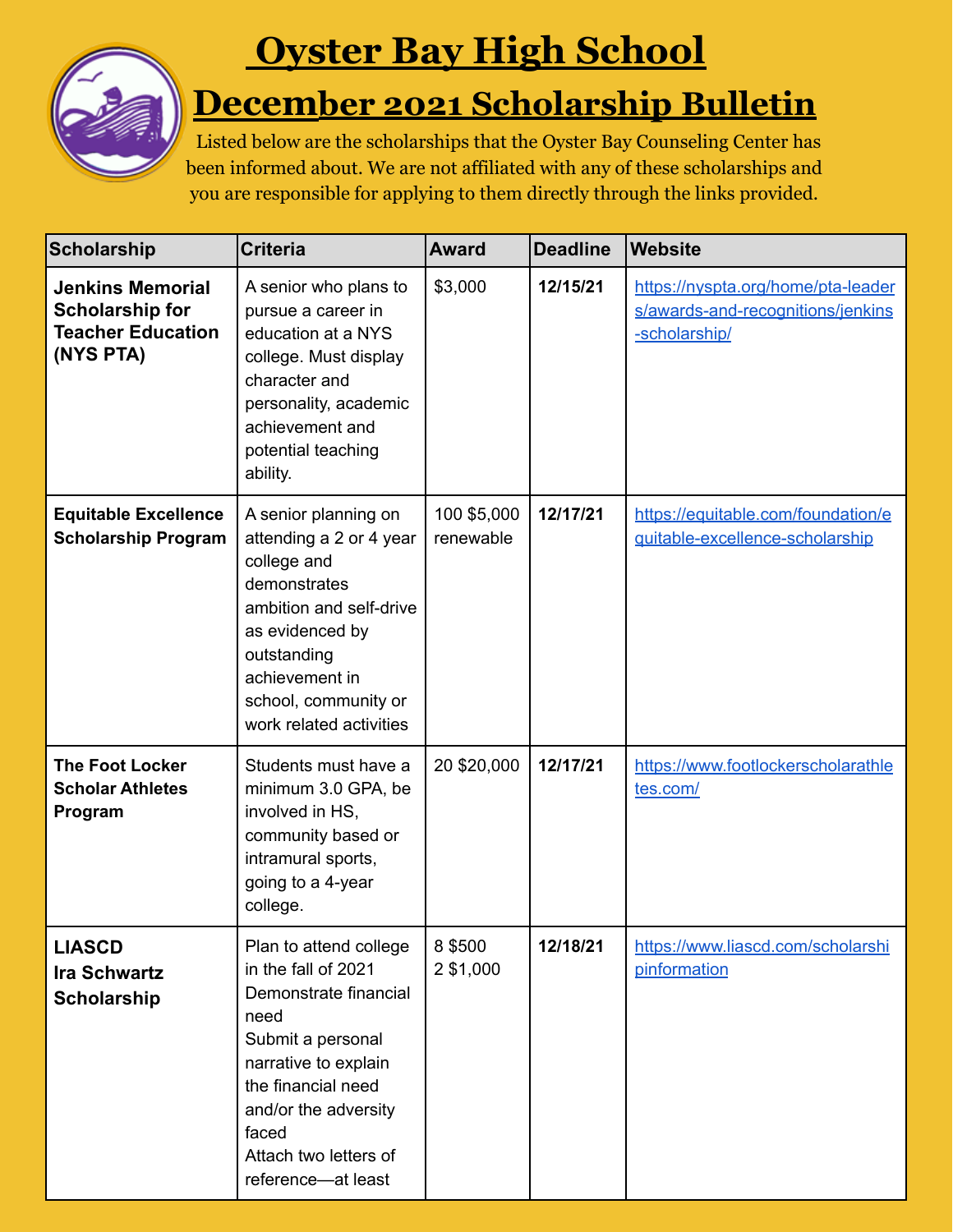|                                                                                                  | one of which must be<br>from a high school<br>administrator,<br>counselor or teacher<br>Attach an official or<br>unofficial transcript<br>attesting to being in<br>good standing with at<br>least a 3.0 average<br>Form completed by a<br>School Counselor or<br>Administrator                                              |           |         |                                                                                                                       |
|--------------------------------------------------------------------------------------------------|-----------------------------------------------------------------------------------------------------------------------------------------------------------------------------------------------------------------------------------------------------------------------------------------------------------------------------|-----------|---------|-----------------------------------------------------------------------------------------------------------------------|
| <b>The Elks National</b><br><b>Foundation</b><br><b>Scholarships for Elks</b><br><b>Families</b> | 250 four year, \$1,000<br>scholarships will be<br>awarded to the<br>children and<br>grandchildren of active<br>Elk members who are<br>seniors, going to<br>college and who<br>exhibit integrity,<br>knowledge, and are<br>community minded.                                                                                 | \$4,000   | 1/07/22 | https://www.elks.org/scholars/scho<br>larships/legacy.cfm                                                             |
| <b>GE</b> - Reagan<br><b>Foundation</b><br><b>Scholarship</b>                                    | Honoring the legacy<br>and character of our<br>nation's 40th<br>President, the<br>GE-Reagan<br>Foundation<br>Scholarship Program<br>rewards<br>college-bound<br>students who<br>demonstrate<br>exemplary leadership,<br>drive, integrity, and<br>citizenship with<br>financial assistance to<br>pursue higher<br>education. | \$40,000  | 1/6/22  | https://www.reaganfoundation.org/<br>education/scholarship-programs/g<br>e-reagan-foundation-scholarship-p<br>rogram/ |
| The Long Island<br><b>Mathematics</b><br><b>Scholarship</b>                                      | Long Island High<br>School Seniors of<br>African American,<br>Native American, or<br>Non-European<br>Hispanic American<br>descent. These                                                                                                                                                                                    | 4 \$1,500 | 1/12/22 | https://limathconference.org/schol<br>arship/                                                                         |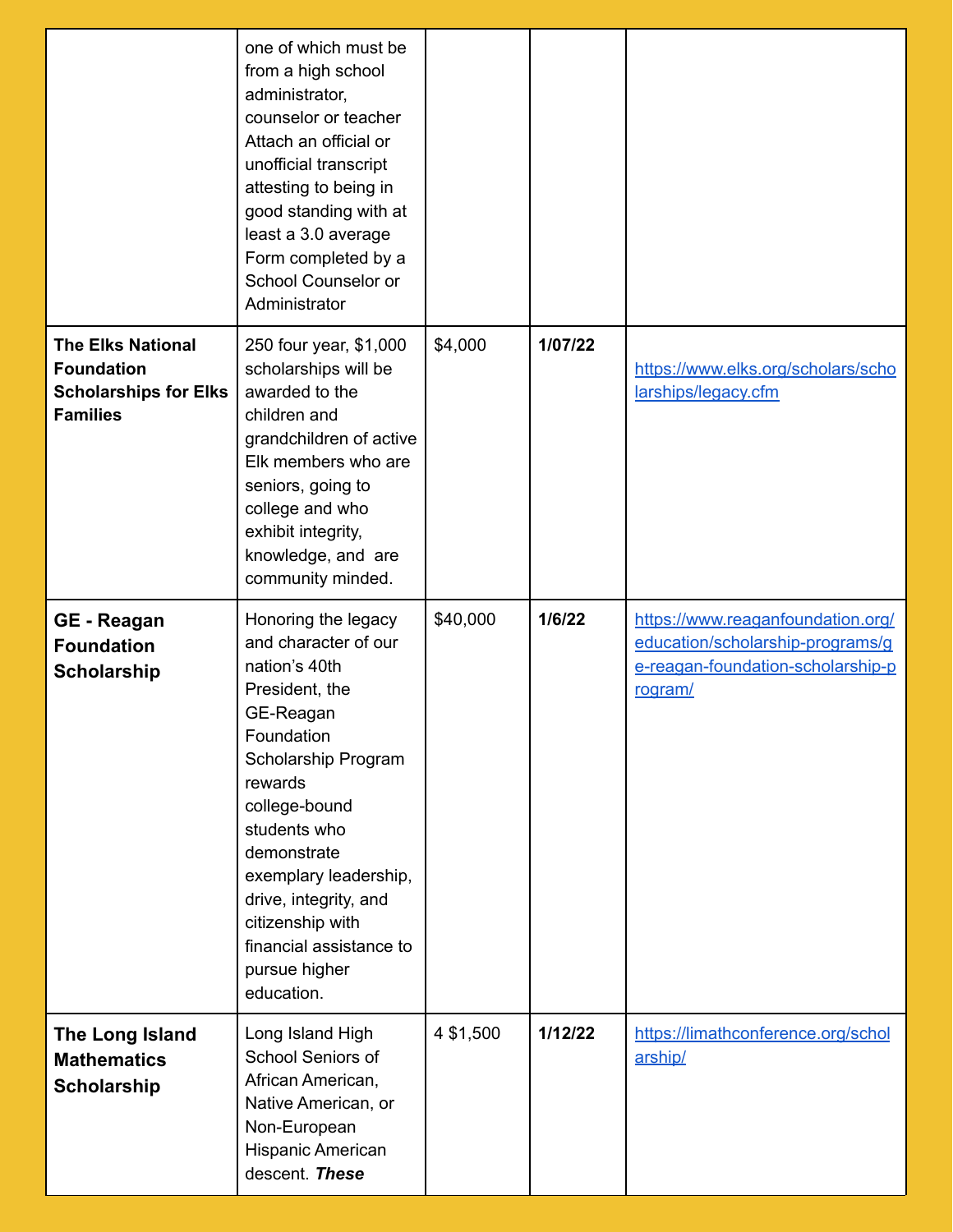|                                                                                              | students must plan<br>to major in<br><b>Mathematics at an</b><br>accredited college or<br>university of their<br>choice.                                                                                                                                                                                                                                                                        |                                                                                                                               |         |                                                                                                |
|----------------------------------------------------------------------------------------------|-------------------------------------------------------------------------------------------------------------------------------------------------------------------------------------------------------------------------------------------------------------------------------------------------------------------------------------------------------------------------------------------------|-------------------------------------------------------------------------------------------------------------------------------|---------|------------------------------------------------------------------------------------------------|
| <b>The Jackie</b><br><b>Robinson</b><br><b>Foundation</b><br><b>Scholarship</b>              | Students must be a<br>US citizen, present<br>evidence of financial<br>need, a record of<br>academic excellence,<br>submit SAT/ACT<br>scores (optional) and<br>plan to attend a 4-year<br>college                                                                                                                                                                                                | Varies                                                                                                                        | 1/12/22 | https://jackierobinson.org/apply/                                                              |
| John F. Kennedy<br><b>Profile in Courage</b><br><b>Essay Contest</b>                         | Students must submit<br>an original essay that<br>demonstrates the<br>political courage as<br>described by John F.<br>Kennedy in Profiles in<br>Courage.                                                                                                                                                                                                                                        | First Place:<br>\$10,000<br>Second<br>Place:<br>\$3,000<br>Cash<br>awards for<br>five finalists<br>and eight<br>semifinalists | 1/14/22 | www.jfklibrary.org/Education/Profil<br>e-in-Courrage-Essay-Contest.asp<br><u>x</u>             |
| <b>Fairleigh Dickinson</b><br><b>University</b><br><b>Presidential</b><br><b>Scholarship</b> | Students who have a<br>3.5 grade point<br>average or higher may<br>be considered                                                                                                                                                                                                                                                                                                                | Full tuition<br>awards to<br>Fairleigh<br>Dickinson                                                                           | 1/15/22 | Please see your counselor if<br>interested in applying.                                        |
| <b>Gettysburg</b><br><b>College-The</b><br><b>Eisenhower</b><br><b>Scholarship</b>           | The Eisenhower<br>Scholarship is<br>designed to recognize<br>outstanding applicants<br>to Gettysburg College<br>who are also positively<br>transforming their<br>communities. It is<br>awarded to<br>top-performing<br>applicants within a<br>most challenging<br>curriculum who have<br>demonstrated a high<br>level of civic<br>engagement locally,<br>nationally, and/or<br>internationally. | \$40,000<br>per year                                                                                                          | 1/15/22 | https://www.gettysburg.edu/admis<br>sions-aid/financial-aid-options/eise<br>nhower-scholarship |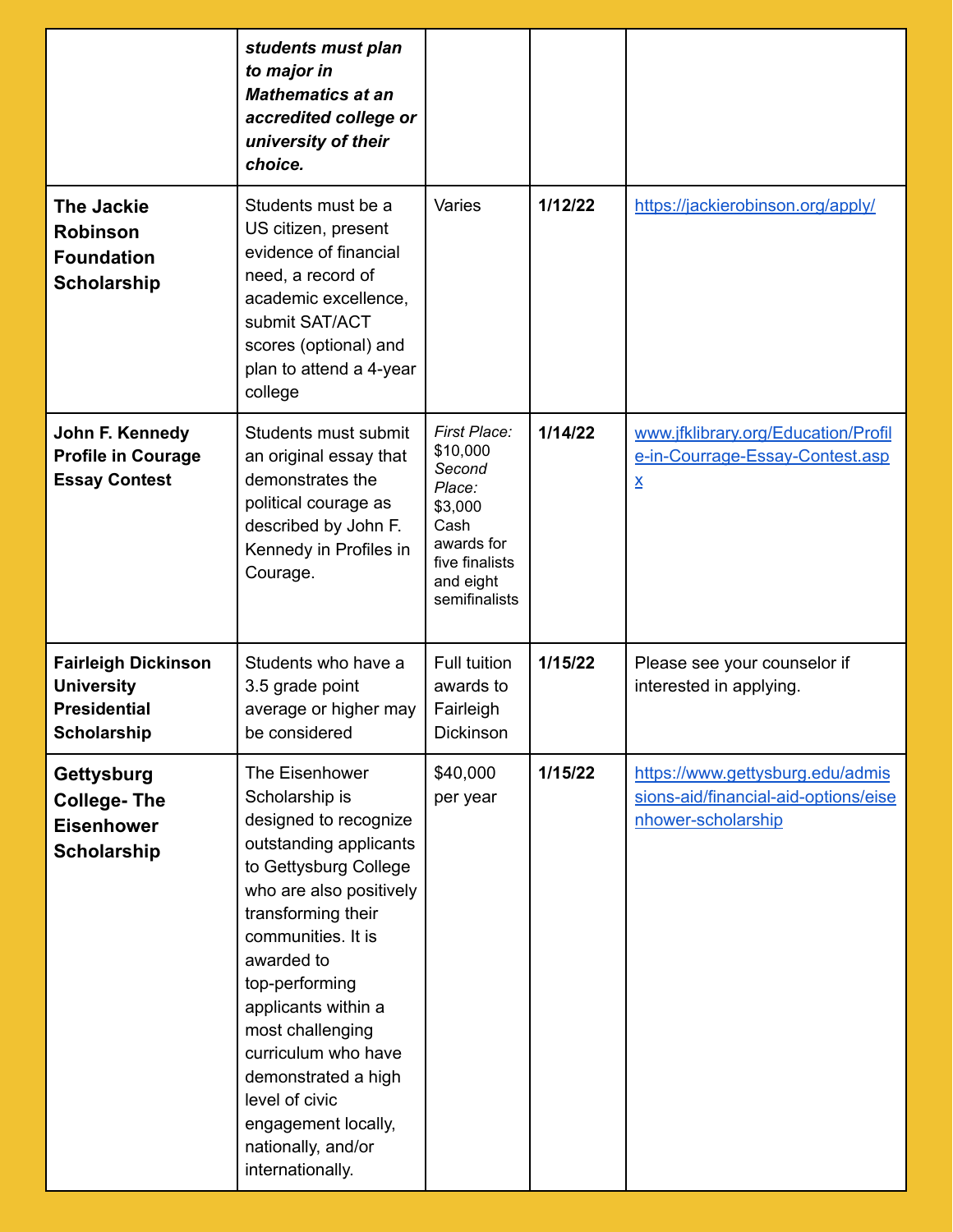| <b>Ithaca College</b><br><b>Scholarships</b>                                                   | Ithaca College offers<br>numerous<br>scholarships for<br>students. Once a<br>student has applied,<br>they can access the<br>applications.                                                                                                                                                                                                                                                                                                          | Full tuition                  | Varies,<br>but most<br>have<br>deadline<br>of 1/2022 | https://www.ithaca.edu/tuition-fina<br>ncial-aid/financial-aid-basics/schol<br>arships/ithaca-scholarships-new-st<br>udents |
|------------------------------------------------------------------------------------------------|----------------------------------------------------------------------------------------------------------------------------------------------------------------------------------------------------------------------------------------------------------------------------------------------------------------------------------------------------------------------------------------------------------------------------------------------------|-------------------------------|------------------------------------------------------|-----------------------------------------------------------------------------------------------------------------------------|
| <b>Amazon Future</b><br><b>Engineer</b><br><b>Scholarship Program</b>                          | Students must be<br>planning to pursue a<br>programming degree<br>in college, have taken<br>a computer science<br>course in HS,<br>demonstrated financial<br>need, at least a B<br>average & eligible to<br>work in US.                                                                                                                                                                                                                            | 100<br>\$40,000               | 1/25/22                                              | https://scholarshipamerica.org/am<br>azonfutureengineer/                                                                    |
| <b>APIA Scholarship</b><br>Program                                                             | This scholarship is<br>open to Asian and<br>Pacific Islander<br>American students<br>who will be enrolling in<br>a US accredited<br>college or university<br>as a degree seeking<br>undergraduate student<br>in Fall 2022.                                                                                                                                                                                                                         | Varies                        | 1/26/22                                              | https://apiascholars.org/scholarshi<br>p/apia-scholarship/                                                                  |
| The John P.<br><b>McNulty Scholars</b><br>St.<br>Program-<br>Joseph's<br><b>University, PA</b> | You do not need to be<br>accepted to SJU<br>before applying to the<br>McNulty Program.<br>Eligible applicants<br>must be first-year<br>females who have<br>applied to St. Joseph's<br>University for the Fall<br>2021 semester, be<br>interested in majoring<br>in Biology, Chemistry,<br>Physics, Chemical<br>Biology,<br>Environmental<br>Science, Mathematics,<br>or Computer Science,<br>and have a minimum<br>GPA of a 3.5 on a 4.0<br>scale. | Full or<br>partial<br>tuition | 2/1/22                                               | https://www.sju.edu/mcnulty-schol<br>ars/apply                                                                              |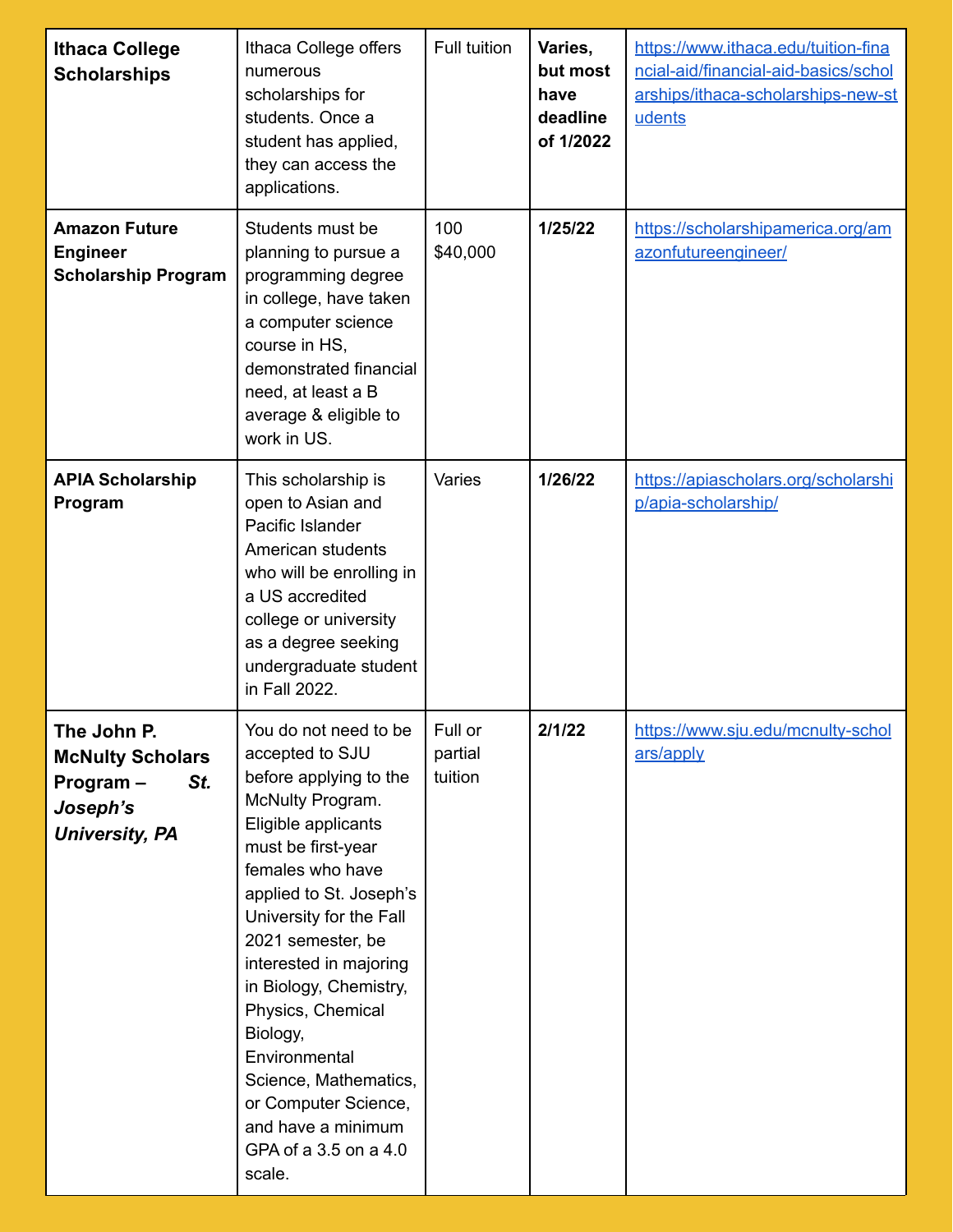| <b>NYS Scholarships for</b><br><b>Academic Excellence</b>                          | Four scholarships will<br>be awarded to seniors<br>from the Class of<br>2022. Students will be<br>selected based on<br>class rank. Students<br>must attend a school<br>in New York to receive<br>the scholarship.                                                                                                                                                       | 1 \$1,500<br>3 \$500<br>Pending<br>the<br>appropriati<br>on of state<br>funds | 2/15/22   | http://www.nysed.gov/postsecond<br>ary-services/scholarships-academi<br>c-excellence-sae |
|------------------------------------------------------------------------------------|-------------------------------------------------------------------------------------------------------------------------------------------------------------------------------------------------------------------------------------------------------------------------------------------------------------------------------------------------------------------------|-------------------------------------------------------------------------------|-----------|------------------------------------------------------------------------------------------|
| <b>American Heritage</b><br><b>Scholarship</b>                                     | The Island Christian<br>Church will be<br>awarding one male<br>and one female<br>student from Long<br>Island whose lives<br>exemplify genuine<br>character and promote<br>scriptural values upon<br>which our country was<br>founded. Selection of<br>the winners will be<br>based upon an essay<br>written by the<br>applicant as well as<br>three<br>recommendations. | 2 \$2,000<br>4 \$500                                                          | 2/26/2022 | https://islandchristian.com/scholar<br>ship/                                             |
| <b>New York State 2022</b><br><b>Scholarship for</b><br><b>Academic Excellence</b> | Pending the<br>appropriations of state<br>funds 8 scholarships<br>will be awarded to<br>seniors from the Class<br>of 2022. One for<br>\$1,500 and 7 for \$500.<br>Students will be<br>selected based on<br>class rank. Students<br>must attend a school<br>in New York to receive<br>the scholarship.                                                                   | 1 \$1,500<br>6 \$500                                                          | 2/15/22   | http://www.highered.nysed.gov/kia<br>p/precoll                                           |
| <b>NYWEA</b><br><b>Scholarships</b>                                                | Several scholarships<br>are offered through<br>the New York Water<br>Environment<br>Association.                                                                                                                                                                                                                                                                        | <b>Varies</b>                                                                 | 2/8/22    | https://www.nywea.org/SitePages/<br>Scholarships/default.aspx                            |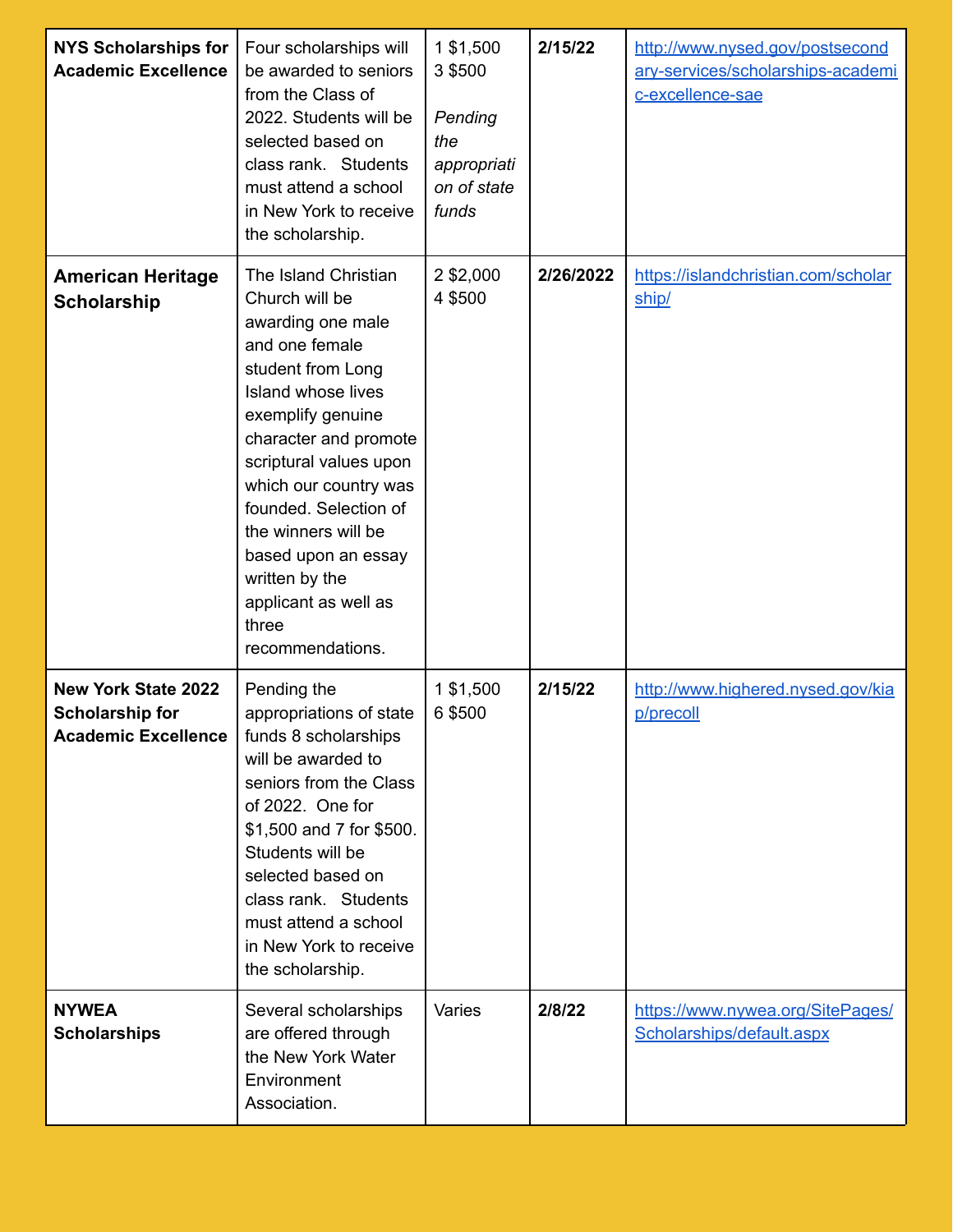| <b>Molloy College</b><br><b>Freshmen</b><br><b>Scholarships</b>       | <b>Dominican</b><br><b>Academic</b><br><b>Scholarships</b><br>Partial scholarships<br>based on academic<br><b>Community Service</b><br><b>Award</b><br>Partial scholarship<br>who demonstrate<br>commitment to their<br>community and<br>school.<br><b>Fine Arts</b><br><b>Scholarship</b><br>Students must major<br>in their talent area. | $$4,000 -$<br>\$20,000<br>$$1,000 -$<br>\$5,000<br>Amount<br>Varies | 3/1/22  | https://www.molloy.edu/admission<br>s/financial-aid/scholarships/freshm<br>en-and-transfer-students                                                                                                                                                                                                                                               |
|-----------------------------------------------------------------------|--------------------------------------------------------------------------------------------------------------------------------------------------------------------------------------------------------------------------------------------------------------------------------------------------------------------------------------------|---------------------------------------------------------------------|---------|---------------------------------------------------------------------------------------------------------------------------------------------------------------------------------------------------------------------------------------------------------------------------------------------------------------------------------------------------|
| <b>OBHS Quill &amp; Scroll</b><br><b>Scholarship</b>                  | The Quill and Scroll<br>Award is given to<br>acknowledge superior<br>work in school<br>publications such as<br>The Harbour Voice,<br>Agapae, and<br>Yearbook.                                                                                                                                                                              | \$500                                                               | 3/26/22 | To apply students must complete<br>the following task and hand it in<br>to the Counseling Center by the<br>deadline:<br>-Write an essay detailing your role<br>on The Harbour Voice, Agapae,<br>and/or Yearbook.                                                                                                                                  |
| <b>OBHS Rosemary</b><br><b>Crawford English</b><br><b>Scholarship</b> | The Rosemary<br>Crawford English<br>Award is given in<br>memory of high<br>school English teacher<br>Rosemary Crawford.<br>The award is<br>presented to a student<br>who produces an<br>exemplary research<br>paper.                                                                                                                       | \$500                                                               | 3/26/22 | To apply students must complete<br>the following tasks and hand it in<br>to the Counseling Center by the<br>deadline:<br>1. Submit the research paper<br>you have written in high<br>school that best<br>demonstrates your<br>potential.<br>2. Submit a reflection,<br>evaluating the paper and<br>describing how it<br>demonstrates your growth. |
| <b>OBHS Fine Arts</b><br><b>Scholarship</b>                           | The Fine Arts<br>Scholarship<br>recognizes and<br>rewards a graduating<br>senior's ability and                                                                                                                                                                                                                                             | \$500                                                               | 3/26/22 | To apply, students must write an<br>essay describing their love for art<br>and highlight their artistic<br>achievement in the fine arts over<br>the course of their high school                                                                                                                                                                   |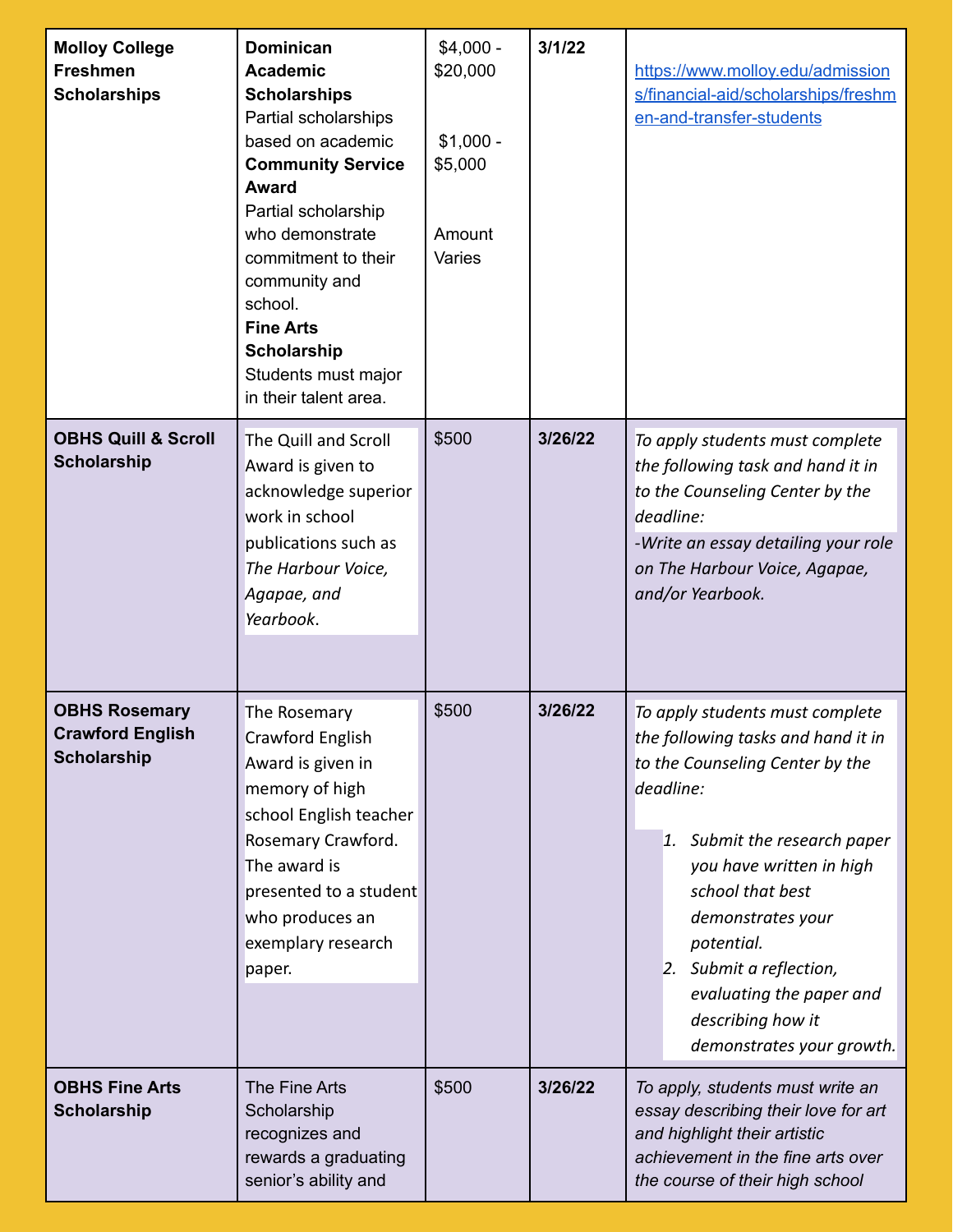|                                                | achievement in the<br>visual arts. The ideal<br>candidate for this<br>award would:<br>-Be majoring in art<br>upon graduation from<br>the Oyster Bay High<br>School<br>-Demonstrate<br>proficiency in a variety<br>of artistic mediums<br>-Have a demonstrated<br>track record of<br>leadership within the<br>fine arts department<br>-Be involved in all<br>aspects of the fine arts<br>department including<br>participating in fine art<br>extracurricular<br>activities and<br>volunteering time to<br>support the fine art<br>department |       |         | career. Applications must be<br>submitted to Mr. Femino,<br><b>Supervisor of Fine and Performing</b><br>Arts, by the deadline.                                                                                                                                                               |
|------------------------------------------------|----------------------------------------------------------------------------------------------------------------------------------------------------------------------------------------------------------------------------------------------------------------------------------------------------------------------------------------------------------------------------------------------------------------------------------------------------------------------------------------------------------------------------------------------|-------|---------|----------------------------------------------------------------------------------------------------------------------------------------------------------------------------------------------------------------------------------------------------------------------------------------------|
| <b>OBHS Richard M.</b><br><b>Conklin Award</b> | The Richard M.<br>Conklin Award is the<br>highest honor a<br>graduating senior can<br>receive from the<br>Oyster Bay High<br><b>School Music</b><br>Department. The ideal<br>candidate for this<br>award would:<br>-Demonstrate<br>proficiency on their<br>primary<br>instrument/voice<br>-Have a demonstrated<br>track record of<br>leadership within the<br>music department<br>-Be involved in all<br>aspects of the music<br>department including<br>performing in multiple<br>ensembles,<br>participating in its                        | \$500 | 3/26/22 | To apply students must write an<br>essay describing their love of<br>music and highlight their musical<br>accomplishments over the course<br>of their high school career.<br>Applications must be submitted to<br>Mr. Femino, Supervisor of Fine<br>and Performing Arts, by the<br>deadline. |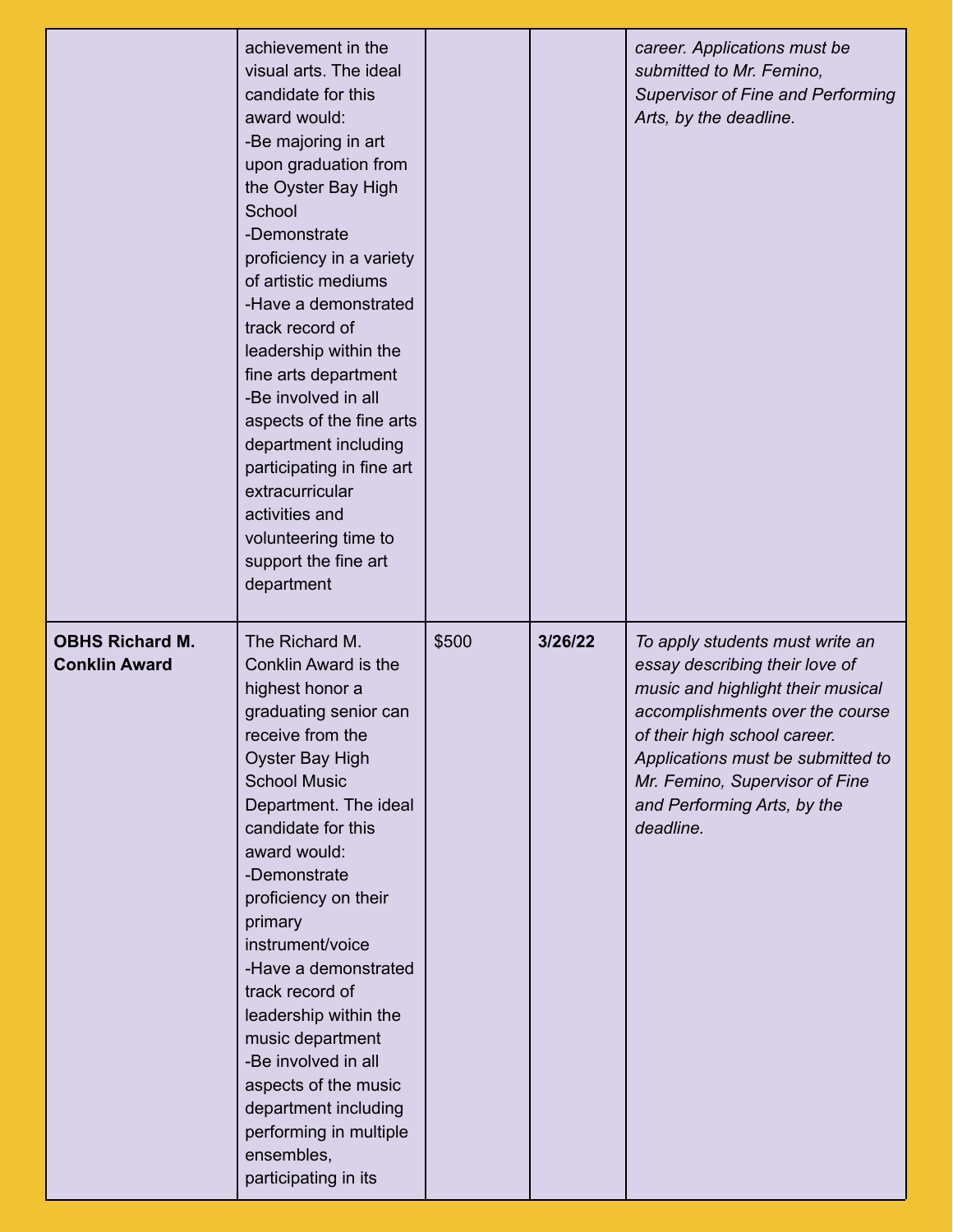|                                                                        | extracurricular<br>activities and<br>volunteering time to<br>support the music<br>department.                                                                                                                                                                      |                                                                                                                                      |                                                                                                                                           |                                                                                                                                                                                                                                          |
|------------------------------------------------------------------------|--------------------------------------------------------------------------------------------------------------------------------------------------------------------------------------------------------------------------------------------------------------------|--------------------------------------------------------------------------------------------------------------------------------------|-------------------------------------------------------------------------------------------------------------------------------------------|------------------------------------------------------------------------------------------------------------------------------------------------------------------------------------------------------------------------------------------|
| <b>OBHS Donald H.</b><br><b>Luckenbill Music</b><br><b>Scholarship</b> | <b>Students must</b><br>participate in the<br>music program at<br>OBHS for all four<br>years of high school,<br>participate in<br>additional music<br>ensembles when<br>possible, and have a<br>demonstrated record<br>of contribution to the<br>music department. | \$500                                                                                                                                | 3/26/22                                                                                                                                   | Students must submit an essay<br>and the topic is: How did your<br>musical experience at OB<br>impact your education?<br>Applications must be submitted to<br>Mr. Femino, Supervisor of Fine<br>and Performing Arts, by the<br>deadline. |
| <b>Brooklyn College</b><br><b>Scholarships</b>                         | More than 600<br>scholarships available<br>annually                                                                                                                                                                                                                | Varies                                                                                                                               | <b>Varies</b>                                                                                                                             | https://www.brooklyn.cuny.edu/we<br>b/about/offices/scholarships.php                                                                                                                                                                     |
| <b>New York State</b><br><b>Excelsior</b><br><b>Scholarship</b>        | -Must be NYS residents<br>and citizens of the U.S.<br>-Parents have a<br>combined income of<br>\$125,000 or less<br>-Plan to pursue a<br>degree at a SUNY or<br>CUNY college.                                                                                      | <b>Full Tuition</b><br>at a SUNY<br>or CUNY<br>College or<br><b>University</b><br>Pending the<br>appropriatio<br>n of state<br>funds | <b>Please</b><br><b>Click on</b><br>the link to<br>learn<br>more.<br><b>Typically</b><br>applicatio<br>n is<br>released in<br>late spring | https://www.hesc.ny.gov/pay-for-coll<br>ege/financial-aid/types-of-financial-<br>aid/nys-grants-scholarships-awards<br>/the-excelsior-scholarship.html                                                                                   |
| <b>New York State</b><br><b>Dream Act</b>                              | -Must graduate from a<br>NY High School<br>-Have one of the<br>following<br>*U-Visa<br>*T-Visa<br>*Temporary Protected<br><b>Status</b><br>*Without lawful<br>immigration status<br>(including DACA)                                                               | Free tuition<br>at a SUNY<br>or CUNY<br>college or<br><b>University</b><br>Pending the<br>appropriatio<br>n of state<br>funds        | <b>Please</b><br><b>Click on</b><br>the link to<br>learn<br>more.                                                                         | https://www.hesc.ny.gov/dream/                                                                                                                                                                                                           |